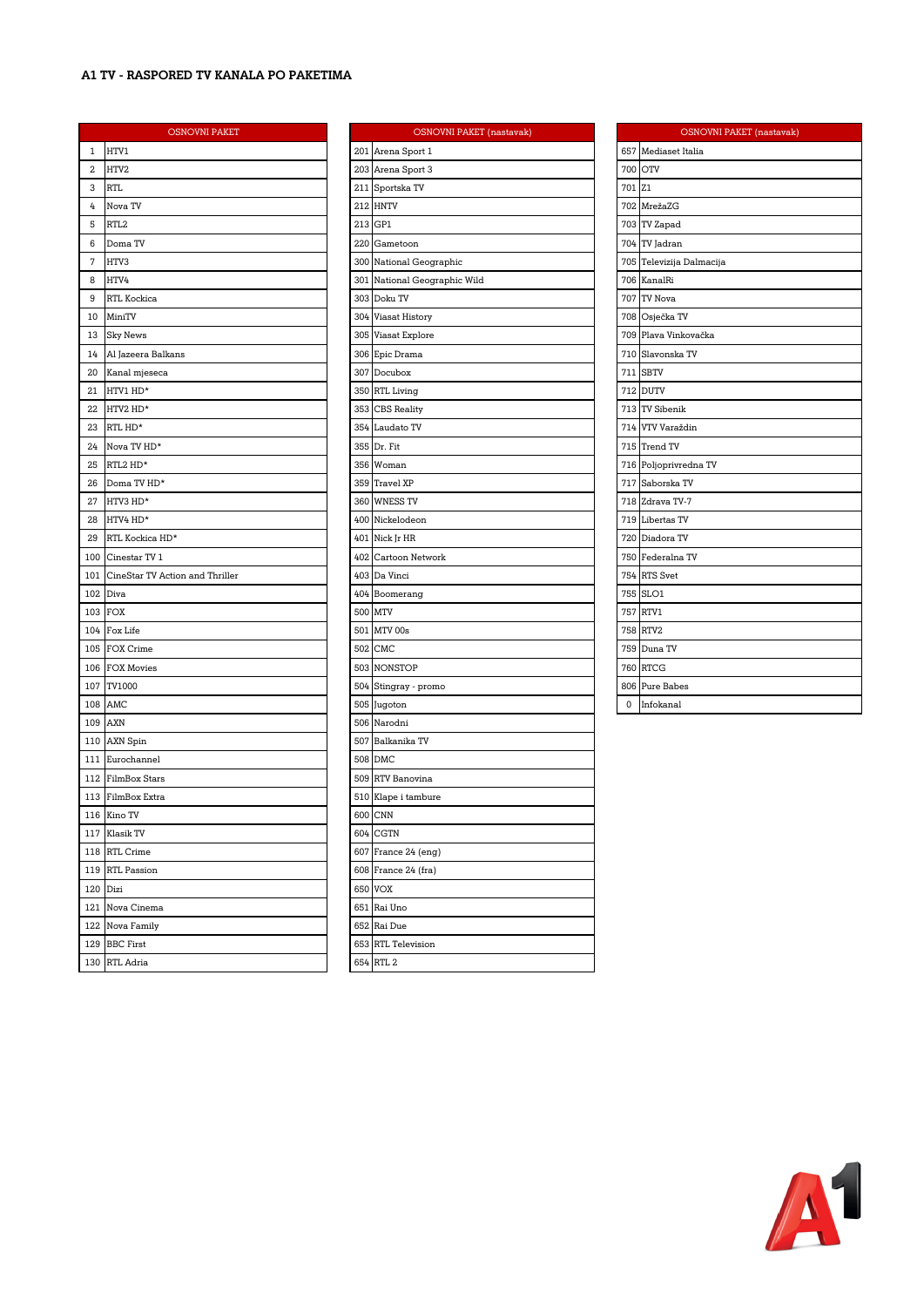|         | PROŠIRENI PAKET                  |    | PROŠIRENI PAKET (nastavak)                |     | <b>CINESTART</b>                  |
|---------|----------------------------------|----|-------------------------------------------|-----|-----------------------------------|
| 30      | CineStar TV Premiere 1 HD*       |    | 752 RTS 2                                 | 114 | CineStar TV Premiere 1            |
| 31      | CineStar TV Premiere 2 HD*       |    | 756 SLO <sub>2</sub>                      |     | 115 CineStar TV Premiere 2        |
| 32      | Kino TV HD*                      |    | 800 Hustler TV                            |     |                                   |
| 33      | AMC HD*                          |    | 808 Hustler TV HD*                        |     | <b>OBITELJS</b>                   |
| 34      | Eurochannel HD*                  |    | 810 Private TV                            |     | 216 Extreme Sports                |
| 35      | FilmBox Extra HD*                |    |                                           |     | 217 Nautical Channel              |
| 41      | Arena Sport 1 HD*                |    | SPORT PREMIUM PAKET                       |     | 215 Outdoor Sport Channel         |
| 42      | Arena Sport 2 HD*                | 47 | Arena Sport 7 HD                          |     | 218 Body in Balance               |
| 43      | Arena Sport 3 HD*                |    | 48 Arena Sport 8 HD                       |     | 407 Baby TV                       |
| 44      | Arena Sport 4 HD*                |    | 49 Arena Sport 9 HD                       |     | 408 Jim Jam                       |
| 45      | Arena Sport 5 HD*                |    | 50 Arena Sport 10 HD                      |     | 409 TIJI                          |
| 46      | Arena Sport 6 HD*                |    | 200 Arena Sport Mozaik                    |     | 410 KI.KA                         |
| 51      | GP1 HD*                          |    | 207 Arena Sport 7                         |     | 411 Nick Jr                       |
| 52      | Gametoon HD*                     |    | 208 Arena Sport 8                         |     | 412 Duck TV                       |
| 55      | Doku TV HD                       |    | 209 Arena Sport 9                         |     | 516 MTV Hits International        |
| 57      | MyZen.tv HD*                     |    | 210 Arena Sport 10                        |     | 517 Club MTV                      |
| 58      | Luxe.TV HD*                      |    | 215 Outdoor Sport Channel                 |     | 518 NickMusic                     |
| 59      | Al Jazeera Balkans HD*           |    | 216 Extreme Sports                        |     | 519 MTV 90s'                      |
| 60      | arte HD*                         |    | 217 Nautical Channel                      |     | 520 MTV 80s'                      |
| 61      | Das Erste HD*                    |    | 218 Body in Balance                       |     | 521 Mezzo                         |
| 62      | ZDF HD*                          |    | 800 Hustler TV                            |     | 522 Stingray CMusic               |
| 63      | Balkanika TV HD*                 |    | 808 Hustler TV HD*                        |     | 523 Trace Urban                   |
| 64      | Narodni HD*                      |    | 810 Private TV                            |     |                                   |
| 65      | France 24 HD (eng)*              |    |                                           |     | GLAZBE                            |
| 66      | France 24 HD (fra)*              |    | HBO PREMIUM PAKET                         |     | 515 DM SAT                        |
| 67      | myZen.tv                         | 36 | HBO HD*                                   |     | 516 MTV Hits International        |
| 68      | Luxe.tv                          | 37 | HBO 2 HD*                                 |     | 517 Club MTV                      |
| 69      | Das Erste                        | 38 | HBO 3 HD*                                 |     | 518 NickMusic                     |
| 70      | ZDF                              | 39 | Cinemax HD*                               |     | 519 MTV 90s'                      |
| 114     | CineStar TV Premiere 1           | 40 | Cinemax 2 HD*                             |     | 520 MTV 80s'                      |
| 115     | CineStar TV Premiere 2           |    | 124 HBO                                   | 521 | Mezzo                             |
|         | 123 SciFi                        |    | 125 HBO 2                                 |     | 522 Stingray CMusic               |
|         | 202 Arena Sport 2                |    | 126 HBO 3                                 |     | 523 Trace Urban                   |
|         | 204 Arena Sport 4                |    | 127 Cinemax                               |     | 761 Hayat PLUS                    |
| 205     | Arena Sport 5                    |    | 128 Cinemax 2                             | 762 | OTV Valentino                     |
| 206     | Arena Sport 6                    |    |                                           | 763 | TV BN SAT                         |
|         | 214 Arena Fight                  |    | <b>CINEMAX PAKET</b><br>$C$ inemax $HD^*$ | 764 | O Kanal HD                        |
|         | 215 Outdoor Sport Channel        | 39 |                                           |     | 765 Golica TV                     |
|         | 309 Viasat Nature<br>310 History | 40 | Cinemax 2 HD*                             |     | 766 KCN Music 2<br>767 KCN Svet 3 |
|         | 351 24Kitchen                    |    | SPORTIVO PAKET                            |     | 768 Happy TV                      |
| 357     | E!                               |    | 215 Outdoor Sport Channel                 |     | 769 MKTV Sat                      |
| 405 RiC |                                  |    | 216 Extreme Sports                        |     |                                   |
|         | 406 Toon Kids                    |    | 217 Nautical Channel                      |     | DJEČJI                            |
| 511     | <b>Toxic Folk</b>                |    | 218 Body in Balance                       |     | 407 Baby TV                       |
| 512     | <b>Toxic TV</b>                  |    | 800 Hustler TV                            |     | 408 Jim Jam                       |
|         | 513 Toxic Rap                    |    | 808 Hustler TV HD*                        |     | 409 TIJI                          |
|         | 514 Extra TV                     |    | 810 Private TV                            |     | 410 KI.KA                         |
| 521     | 520 MTV 80s'<br>Mezzo            |    | PAKET ZA ODRASLE                          |     | 411 Nick Jr<br>412 Duck TV        |
|         | 602 Al Jazeera English           |    | 801 Brazzers TV Europe                    |     |                                   |
|         | 655 Pro7                         |    | 802 Adult Channel                         |     | <b>SPORTS</b>                     |
| 656     | 3sat                             |    | 803 Playboy TV                            | 215 | Outdoor Sport Channel             |
| 658     | <b>TV5MONDE</b>                  |    | 804 Dorcel TV                             |     | 216 Extreme Sports                |
|         | 659 arte                         |    | 805 Dusk TV                               |     | 217 Nautical Channel              |
| 721     | Aurora TV                        |    | 807 Babes TV                              |     | 218 Body in Balance               |
|         | 751 RTS 1                        |    | 811 Bang U                                |     |                                   |

| PROŠIRENI PAKET (nastavak) |  |  |
|----------------------------|--|--|
| 752 RTS 2                  |  |  |
| 756 SLO <sub>2</sub>       |  |  |
| 800 Hustler TV             |  |  |
| 808 Hustler TV HD*         |  |  |
| 810 Private TV             |  |  |
|                            |  |  |

|     | <b>SPORT PREMIUM PAKET</b> |
|-----|----------------------------|
| 47  | Arena Sport 7 HD           |
| 48  | Arena Sport 8 HD           |
| 49  | Arena Sport 9 HD           |
| 50  | Arena Sport 10 HD          |
|     | 200 Arena Sport Mozaik     |
| 207 | Arena Sport 7              |
|     | 208 Arena Sport 8          |
|     | 209 Arena Sport 9          |
|     | 210 Arena Sport 10         |
|     | 215 Outdoor Sport Channel  |
|     | 216 Extreme Sports         |
|     | 217 Nautical Channel       |
|     | 218 Body in Balance        |
| 800 | Hustler TV                 |
|     | 808 Hustler TV HD*         |
|     | 810 Private TV             |
|     |                            |

|     | <b>HBO PREMIUM PAKET</b> |
|-----|--------------------------|
| 36  | HBO HD*                  |
| 37  | HBO 2 HD*                |
| 38  | HBO 3 HD*                |
| 39  | Cinemax HD*              |
| 40  | Cinemax 2 HD*            |
|     | 124 HBO                  |
|     | 125 HBO 2                |
| 126 | HBO <sub>3</sub>         |
| 127 | Cinemax                  |
|     | 128 Cinemax 2            |
|     |                          |

| <b>SPORTIVO PAKET</b>     |  |  |
|---------------------------|--|--|
| 215 Outdoor Sport Channel |  |  |
| 216 Extreme Sports        |  |  |
| 217 Nautical Channel      |  |  |
| 218 Body in Balance       |  |  |
| 800 Hustler TV            |  |  |
| 808 Hustler TV HD*        |  |  |
| 810 Private TV            |  |  |

|     | PAKET ZA ODRASLE       |
|-----|------------------------|
|     | 801 Brazzers TV Europe |
|     | 802 Adult Channel      |
|     | 803 Playboy TV         |
|     | 804 Dorcel TV          |
|     | 805 Dusk TV            |
|     | 807 Babes TV           |
| 811 | Bang U                 |
|     | 812 Reality Kings      |

### CINESTAR TV PREMIERE

| 115 CineStar TV Premiere 2 |
|----------------------------|
|                            |
| <b>OBITELISKI PAKET</b>    |
| 216 Extreme Sports         |
| 217 Nautical Channel       |
| 215 Outdoor Sport Channel  |
| 218 Body in Balance        |
| 407 Baby TV                |
| 408 Jim Jam                |
| 409 TIJI                   |
| 410 KI.KA                  |
| 411 Nick Jr                |
| 412 Duck TV                |
| 516 MTV Hits International |
| 517 Club MTV               |
| 518 NickMusic              |
| 519 MTV 90s'               |
| 520 MTV 80s'               |
| 521 Mezzo                  |
| 522 Stingray CMusic        |
| 523 Trace Urban            |

|     | <b>GLAZBENI PAKET</b>      |  |  |
|-----|----------------------------|--|--|
| 515 | DM SAT                     |  |  |
|     | 516 MTV Hits International |  |  |
|     | 517 Club MTV               |  |  |
|     | 518 NickMusic              |  |  |
|     | 519 MTV 90s'               |  |  |
| 520 | <b>MTV 80s'</b>            |  |  |
| 521 | Mezzo                      |  |  |
|     | 522 Stingray CMusic        |  |  |
| 523 | Trace Urban                |  |  |
| 761 | <b>Hayat PLUS</b>          |  |  |
|     | 762 OTV Valentino          |  |  |
| 763 | TV BN SAT                  |  |  |
|     | 764 O Kanal HD             |  |  |
|     | 765 Golica TV              |  |  |
|     | 766 KCN Music 2            |  |  |
|     | 767 KCN Svet 3             |  |  |
|     | 768 Happy TV               |  |  |
|     | 769 MKTV Sat               |  |  |

|          | DJEČJI PAKET |
|----------|--------------|
|          | 407 Baby TV  |
|          | 408 Jim Jam  |
| 409 TIJI |              |
|          | 410 KI.KA    |
|          | 411 Nick Jr  |
|          | 412 Duck TV  |

| <b>SPORTSKI PAKET</b> |                           |  |  |  |
|-----------------------|---------------------------|--|--|--|
|                       | 215 Outdoor Sport Channel |  |  |  |
|                       | 216 Extreme Sports        |  |  |  |
|                       | 217 Nautical Channel      |  |  |  |
|                       | 218 Body in Balance       |  |  |  |